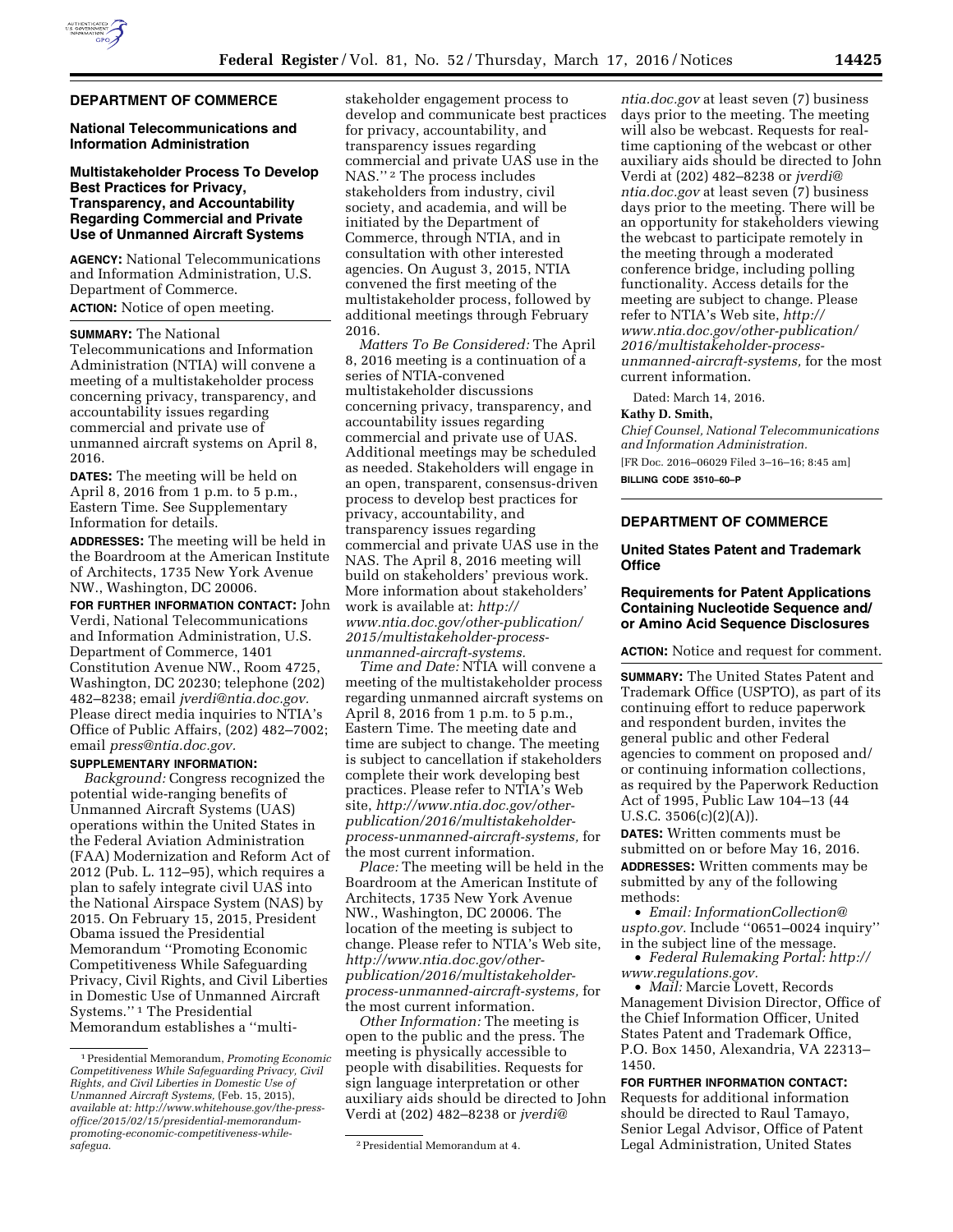Patent and Trademark Office, P.O. Box 1450, Alexandria, VA 22313–1450; by telephone at 571–272–7728; or by email at *[Raul.Tamayo@uspto.gov](mailto:Raul.Tamayo@uspto.gov)* with ''0651– 0024 inquiry<sup>"</sup> in the subject line. Additional information about this collection is also available at *[http://](http://www.reginfo.gov) [www.reginfo.gov](http://www.reginfo.gov)* under ''Information Collection Review.''

# **SUPPLEMENTARY INFORMATION:**

### **I. Abstract**

Patent applications that contain nucleotide and/or amino acid sequence disclosures must include a copy of the sequence listing in accordance with the requirements in 37 CFR 1.821–1.825. Applicants may submit sequence listings for both U.S. and international patent applications. Submissions of sequence listings in international applications are in accordance with Patent Cooperation Treaty (PCT) Rule 13ter.

This information collection contains the sequence listing information itself. Information pertaining to the filing of the initial U.S. application is collected under OMB Control Number 0651–0032, and information pertaining to the filing of the initial international application is collected under OMB Control Number 0651–0021.

In particular, this information collection accounts for sequence listings submitted on paper, compact disc (CD), or through EFS-Web, the USPTO's online filing system. For U.S. applications, 37 CFR 1.821(c) permits all three modes of submission: Paper, CD, or EFS-Web. Sequence listings for international applications may be submitted on paper or through EFS-Web only, though sequence listings that are too large to be filed electronically though EFS-Web may be submitted on a separate CD.

The USPTO uses the sequence listings during the examination process to determine the patentability of the associated patent application. Sequence listings are also disclosed as part of the published patent application or issued patent.

This information collection also contains requests for transfer of a computer readable form under 37 CFR 1.821(e). Under 37 CFR 1.821(e)–(f), applicants who submit their sequence listings on paper or CD must submit a copy of the sequence listing in ''computer readable form'' (CRF) with a statement indicating that the CRF copy of the sequence listing is identical to the paper or CD copy required by 1.821(c). Applicants may submit the CRF copy of the sequence listing to the USPTO on CD or other acceptable media as provided in 37 CFR 1.824. Sequence listings that are submitted online through EFS-Web in the proper text format do not require a separate CRF copy or the associated statement.

If the CRF sequence listing in a new application is identical to the CRF sequence listing of another application that the applicant already has on file at the USPTO, 37 CFR 1.821(e) permits the applicant to refer to the CRF listing in the other application, rather than having to submit a duplicate copy of the CRF listing for the new application. In such a case, the applicant may submit a letter identifying the application and CRF sequence listing that is already on file and stating that the sequence listing submitted in the new application is identical to the CRF copy already filed with the previous application. The USPTO provides a form, Request for Transfer of a Computer Readable Form Under 37 CFR 1.821(e) (PTO/SB/93), in order to assist customers in submitting this statement.

## **II. Method of Collection**

By mail, hand delivery, or electronic submission to the USPTO.

#### **III. Data**

*OMB Number:* 0651–0024.

*Type of Review:* Revision of a currently-approved collection.

*Affected Public:* Individuals or households; business or other for-profit organizations; and not-for-profit organizations.

*Estimated Number of Respondents:*  27,200 responses per year. Of this total, the USPTO expects that 25% will be from small entities.

*Estimated Time per Response:* The USPTO estimates that it will take approximately 6 minutes (0.10 hours) to 6 hours to complete a single IC item in this collection, depending on the instrument. This includes the time to gather the necessary information, create the documents, and submit the completed request to the USPTO.

*Estimated Total Annual Hour Burden:*  152,285 hours.

*Estimated Total Annual Cost Burden (Hourly):* \$26,260,375.00. The USPTO estimates that a sequence listing will take approximately five hours of paraprofessional time at an estimated rate of \$125 per hour and one hour of attorney time at \$410 per hour, for a weighted average rate of \$172.50 per hour for preparing a sequence listing. The USPTO expects that the Request for Transfer of a CRF will be prepared by a paraprofessional at an estimated rate of \$125 per hour. Using this hourly rate, the USPTO estimates \$26,260,375.00 per year for the total hourly costs associated with respondents.

| IC No. | Item                                                                                      | Estimated<br>response<br>time<br>(hours) | Estimated<br>annual<br>responses | Estimated<br>annual<br>burden<br>hours | Rate<br>(S/hr) | Total cost<br>(\$/yr)  |
|--------|-------------------------------------------------------------------------------------------|------------------------------------------|----------------------------------|----------------------------------------|----------------|------------------------|
|        |                                                                                           | (a)                                      | (b)                              | $(a) \times (b) = (c)$                 | (d)            | $(c) \times (d) = (e)$ |
|        | Listing<br>Application<br>Sequence<br><i>in</i><br>(paper).                               | 6.00                                     | 6.000                            | 36,000                                 | \$172.50       | \$6,210,000.00         |
|        | Sequence Listing in Application (CD)                                                      | 6.00                                     | 350                              | 2.100                                  | 172.50         | 362,250.00             |
|        | Listing<br>Application<br>in<br>Sequence<br>(electronic).                                 | 6.00                                     | 19.000                           | 114.000                                | 172.50         | 19,665,000.00          |
| $2$    | Request for Transfer of a Computer<br>Readable Form Under 37 CFR<br>1.821(e) (PTO/SB/93). | 0.10                                     | 1.850                            | 185                                    | 125.00         | 23,125.00              |
| Totals |                                                                                           |                                          | 27.200                           | 152.285                                |                | 26,260,375.00          |

# TABLE 1—BURDEN HOUR/BURDEN COST TO RESPONDENTS

*Estimated Total Annual Cost Burden (Non-Hourly):* \$1,774,500.00. This

collection has no capital startup, maintenance, or operating fees. This collection does have a non-hourly cost